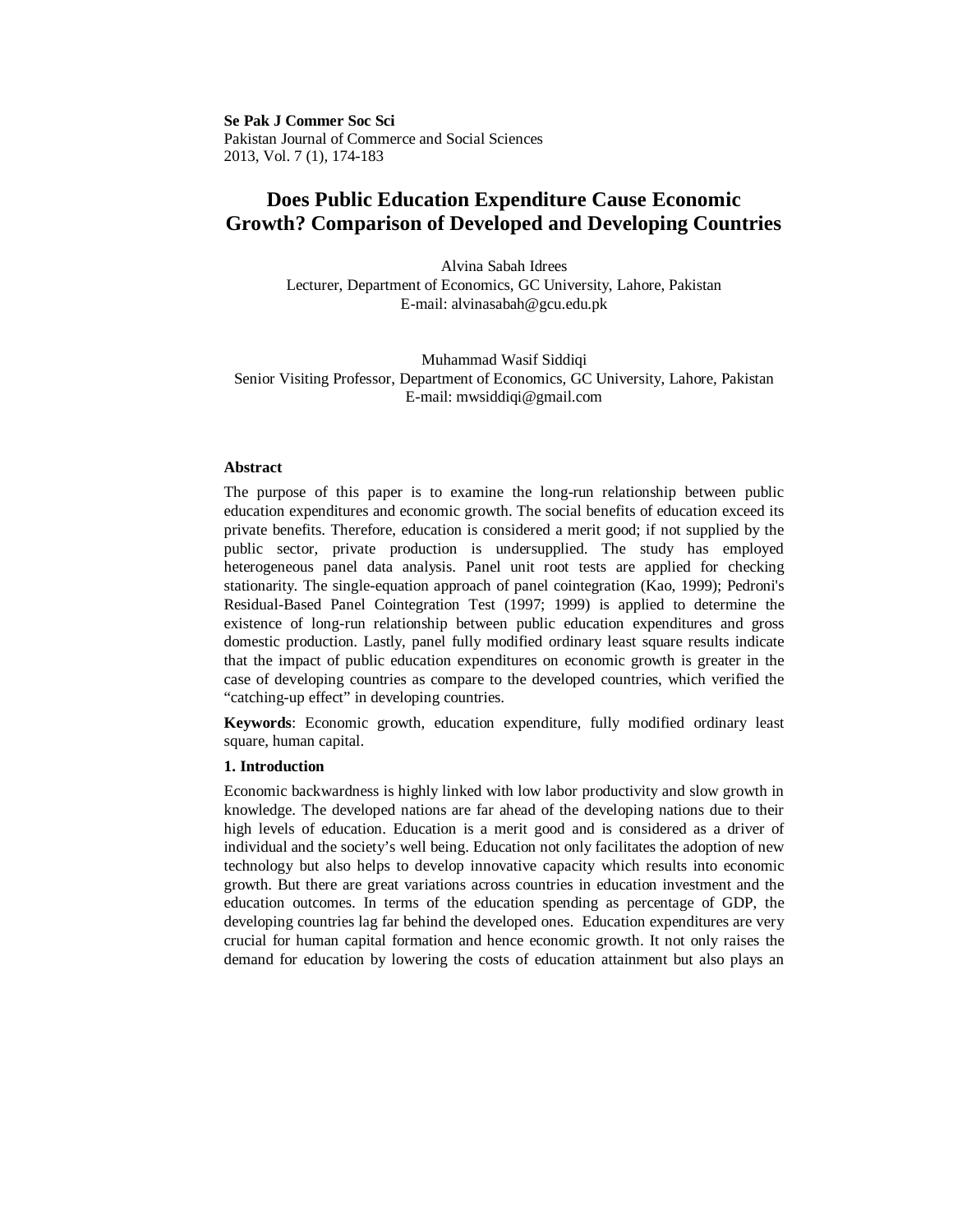important role in raising its quality. Thus, human capital formation is an important determinant of growth.

Generally, education provides skills to the individuals; to bring them out of poverty and also helps a country to prosper. It also improves the health status of a country by making people aware of the diseases and helping them use health services in the most effective manner. Education contributes to the national income by increasing the earnings of the individuals. In many poor countries, the wages increase by 10 percent with each additional year of schooling. Education not only raises the personal income but also increases the national income of a country.

Greater investment in education leads to human capital formation, which raises the productivity of labor. Increased productivity minimizes the wastage of resources and increases the output levels. Some part of the output is consumed while the other is saved which is then reinvested in the education sector due to increased demand for the high skilled labor. In addition to human capital formation, education generates many positive externalities to the society. These are the social benefits, through knowledge creation, that adds to the well being of the whole society. Higher level of skills and education attainment increases the productivity of an individual and the chances of getting a high paid job. However, besides the increase in private returns, the social benefits are also accrued which are far greater than the private returns to an individual. There is absence of diminishing social returns to human capital investment because education generates positive externalities in the society. The creation of new knowledge leads to technological advancement, more efficient workers, and reduced cost of production by minimizing wastage of resources; easy adoption of new technologies; and creating a healthy interaction among the workers thereby raising the productivity of other workers. As a result of these positive externalities, the social benefits of education exceed the private benefits of education.

The positive externalities to education lead to the under-production of human capital than the amount that is socially desirable. So this market failure necessitates some sort of government intervention to bring the private and social benefits in line with each other to produce an optimal level of a social good. Thus, market failure in an economy provides a rational for government intervention and government takes the role of paternalism and compels the society to consume a good that it views to be in the best interest of the individuals and the society. This is the reason why education is called a merit good. To get to the socially optimum level of education, the private costs of education needs to be lowered and this can be done through increased government expenditures on education. The increased level of public expenditure on education gives incentive to its citizens to attain high level of education through subsidizing the cost of education. It also plays an important role in raising the education quality if the resources are allocated efficiently.

## **2. Literature Review**

Education is a merit good. It not only facilitates the adoption of new technology but also helps to develop innovative capacity. According to Griliches (1970), one third of the Solow residual can be attributed to the educational levels of the labor force. Wozniak (1987) analyses the role of education, experience and information acquisition on the decision of technology adoption. According to the study, the differences in how quickly a country adapts to changing technology can be explained by differences in human capital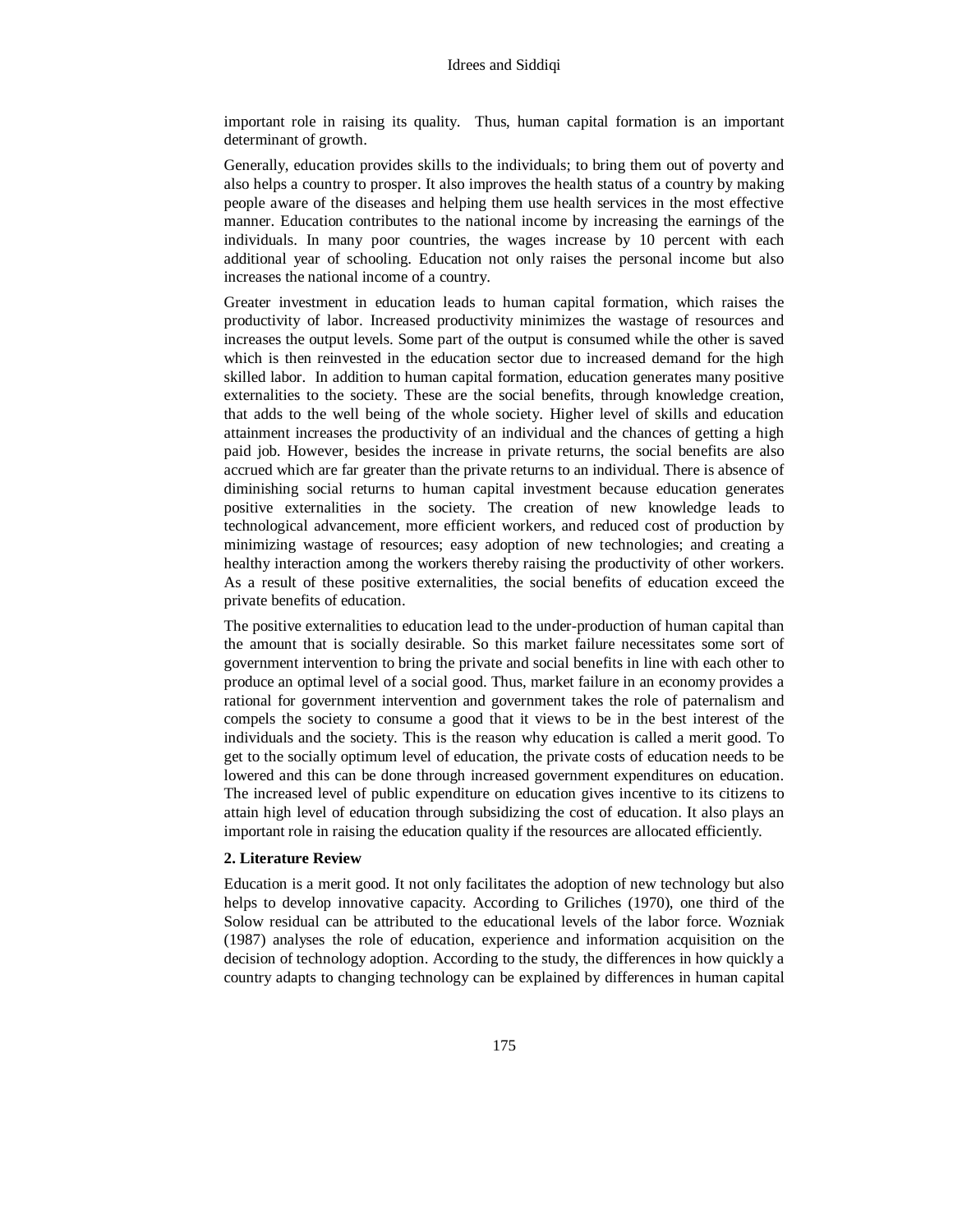and knowledge about new technology. The study concludes that human capital and knowledge increases the probability of profitable innovation, thereby raising the chances of early adoption of technology but old knowledge has to be continuously replaced with the new one. However, this study gives way to further analysis in net returns to education from early adoption of new technology which has been ignored in the study. Lucas (1990) evaluated the contribution of human capital in economic growth by presenting an additional role of human capital as a driving force to attract other factors of production. The study suggested that developing countries need to invest in higher education; to produce technicians, professionals and administrative workers. Lucas (1990) gives more importance to tertiary education but it failed to show the impact of primary and secondary education which is a prerequisite for tertiary education. So the initial levels of education cannot be ignored. Murphy *et al.* (1991) further takes on this work by dividing the tertiary education into engineering and law students to study its impact on economic growth. However, basic education could not be ignored which is a prerequisite for higher level of education. Krueger and Lindahl (2001) examined the role of education in economic growth by first analyzing the micro economic framework and then extending it to the macro level. The study uses the techniques of ordinary least square and instrumental variable to study the impact of schooling on economic growth through cross country regression analysis. The study differs from others (Lucas, 1990; Murphy *et al.,*  1991; Kumar, 2003; Izushi and Higgins, 2004; Zeira, 2009) as it attempts to reconcile the micro and macro literature on education. Technological progress can be a byproduct of education which leads to economic growth. Yamauchi and Godo (2001) studied the bidirectional relationship between education and economic growth; by focusing on the complementarities between education and technologies. The study uses causality analysis on time series data of Japanese economy to examine the role of education on economic growth. Relationship between education and economic growth is very complex and education does not automatically find its way into its productive use. Rogers (2002) examined the cross country variations in the impact of schooling on economic growth. The data on corruption, black market premium and brain drain to US is used as proxies for economy's productive use of schooling according to which the developing countries are divided into sub-samples. Similarly Musila and Belassi (2004) also give importance to institutional framework for productive use of schooling. However, the study by Rogers (2000) differs from others as it highlights the issues through which the resources on education might end up unproductively. Enrollment in higher education is a key determinant of economic growth. Aghion *et al.* (2006) examines the relationship between technological change and educational policies by using data of OECD countries and 50 US States. The study concluded that tertiary education is the main cause of economic divergence. But, it is not only the years of schooling that matters but quality of education is equally important for economic growth. Advance level of education gives rise to more researchers who not only innovate but also facilitate technology adoption. Azomahou *et al.* (2009) makes use of generalized additive models and shows that countries which are near the technology frontier have to invest in higher education while those far away from the frontier can enhance their technology level by investing in primary and secondary schooling. The study differs from others as it shows the need of complementarities between education and  $R \& D$  expenditures that is essential for economic growth. The study takes enrollment ratio to measure education which may not be a very good indicator as it fails to capture the dropout rates or passing ratio.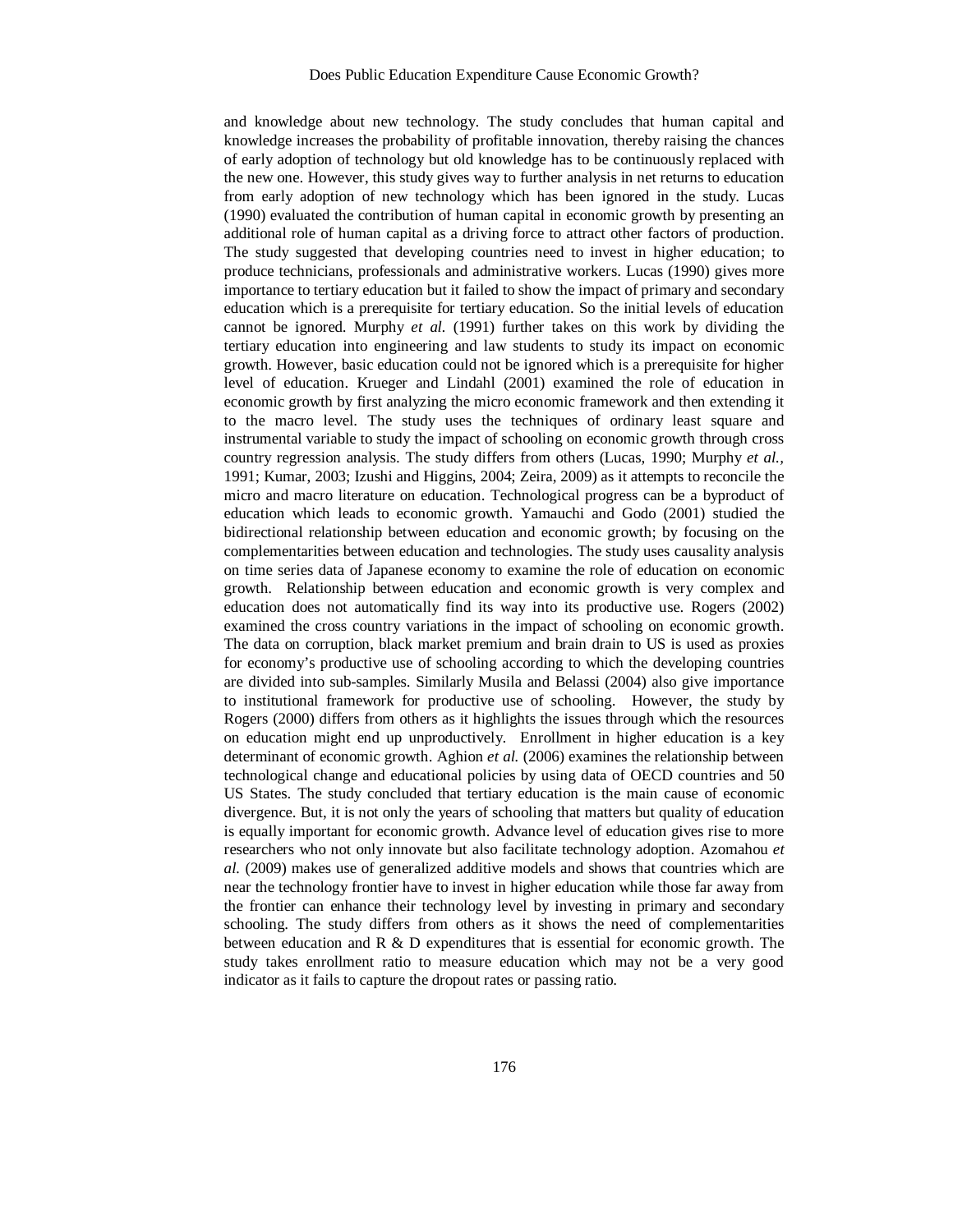## **3. The Model**

The classical production function represents output growth as a function of capital and labor:

 $Y = f(K, L)$  (1) Where  $Y = Total Output$ ,  $K = Capital$ ,  $L = Labor$ 

To incorporate the effects of education, the factor productivity is generated from within the economy through increased public expenditures on education. The study has used the following endogenous growth production function:

$$
Y = f (EDU)
$$
 (2)

Where Y represents the total output and EDU refers to public expenditures on education and indicates human capital formation i.e. the skilled labour force. It will enhance the productivity of physical and human capital which results in economic growth. Based on equation (2), the study estimates the following econometric model:

$$
GDP_{it} = \beta_0 + \beta_1 EDUit + \mu_{it} \tag{3}
$$

Where

 $GDP_{it}$  = Gross Domestic Product  $EDU_{it}$  = Total Public Expenditure in Education Sector  $\mu_{it}$  = Error term

The variables have i and t subscripts for  $i = 1, 2, \ldots$ , N cross sections and  $t = 1, 2, \ldots$ , t time periods. The parameter  $\beta_0$  is the intercept term; and  $\beta_1$  is the slope coefficients with the expected positive signs i.e.

 $\beta_1 > 0$ 

This indicates that GDP of a country is positively related to education undertaken by the public sector. The study has emphasized on public sector because of the non-excludable nature of knowledge which is created through education. Private sector is rent seeking and profit maximizing agency and tries to restrict its domain to reap maximum returns on its investment. Whereas, public sector works for the welfare of the masses and tries to capture the positive externalities.

# **4. Methodology**

The study used panel data consisting of 14 cross sections and each cross section covers a time period of 17 years from 1990 to 2006. The cross sections include seven developed countries which include the G-7 (UK, US, Canada, Germany, France, Italy and Japan) and seven developing countries which include Pakistan, India, China, Turkey, Poland, Russia and South Africa. The unit of measurement for all the variables is US dollars in billions. The data is collected from secondary sources that include various publications by International Agencies.

The cointegration tests are applied to determine the existence of long-run relationship among the variables. The Engle-Granger (1987) method is a single-equation approach and it only determines the presence of long run relationship (the causality). Another property of cointegration is that the variables should be integrated of the same order. For this purpose the panel unit root test are applied on the series under consideration to check the order of integration. The panel unit root tests differ from the standard (DF and ADF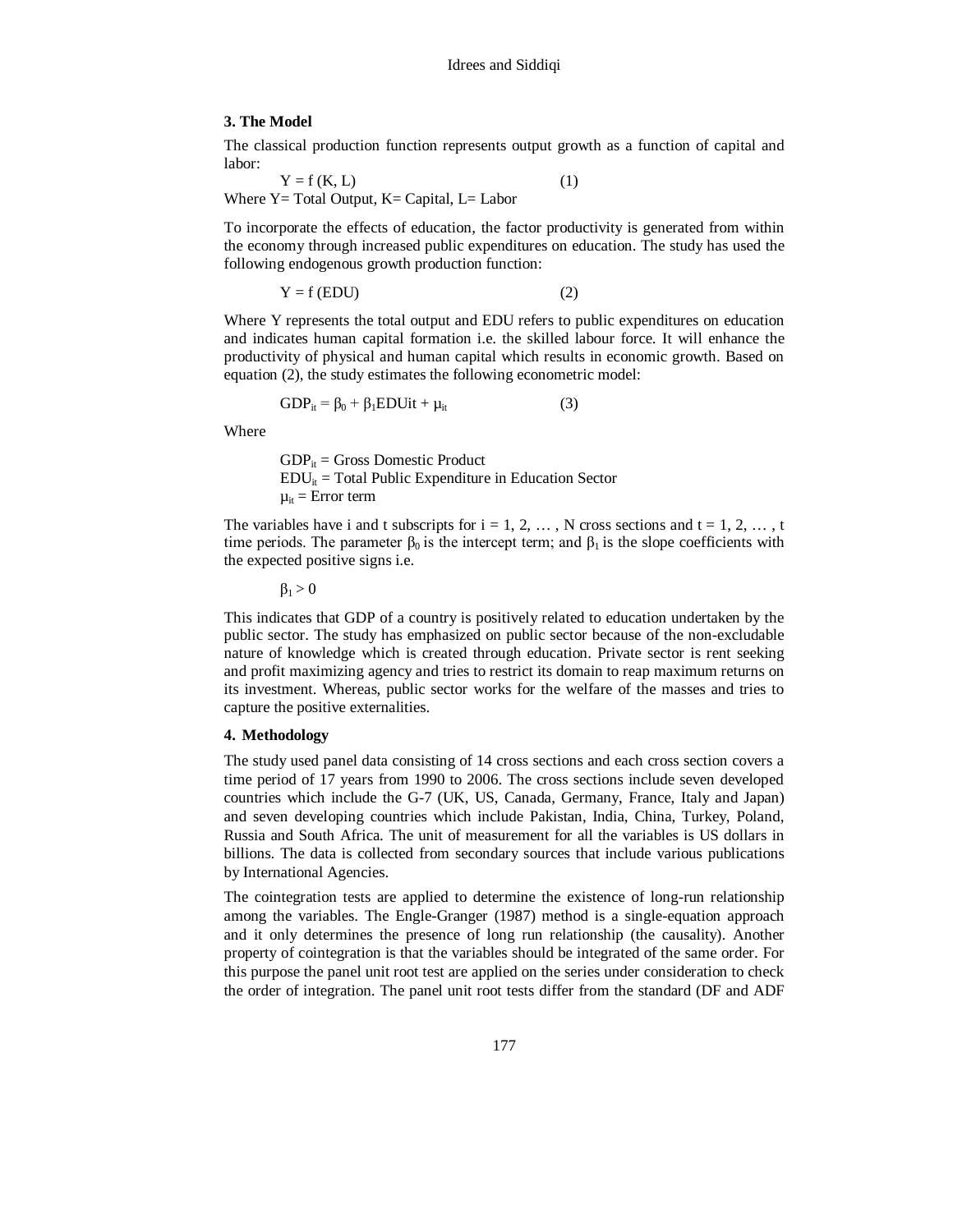approach) time series unit root tests as i) The panel data allows for different degree of heterogeneity between the cross sections; ii) In panel data unit root analysis, one cannot be sure of the validity of rejecting a unit root. The formulation of null hypothesis differs under different panel unit root testl; iii) The power of panel unit root test increases with the increase in panel series; iv) The additional component of cross-sections in panel data provides better information as compared to the standard ADF in time series. The study has employed LL (1992; 2002) and IPS (1997) panel unit root tests. The causality between public education expenditures and economic growth is verified through Kao (1999) and Pedroni's Residual-Based Panel Cointegration Test (1997; 1999).

After employing the panel unit root and panel cointegration tests, the panel group Fully Modified Ordinary Least Square (FMOLS) regression is applied to Equation (3), to obtain asymptotically efficient consistent estimates in the panel series. FMOLS (Pedroni, 2000) is used to tackle the problem of non-exogeneity and serial correlation problems in the heterogeneous cointegrated panels with the time trends. In addition, it allows consistent and efficient estimation of the cointegration vectors, addresses the problem of non-stationary regressors and solves the issue of simultaneity biases as the OLS estimation yields biased results because the regressors are endogenously determined in the *I*(1) case and resulting into nuisance parameters.

# **5. Empirical Results**

Since most of the series of economic variables are non-stationary. The first step is to determine the order of integration among the panel series. For series to be cointegrated they have to be of the same integrated order. Table 1 summarizes the unit roots tests for the panel series and shows that the panel is non-stationary at level i.e. the acceptance of the null hypothesis of unit root.

| Variable<br>Name | <b>Test Name</b>                                            | <b>Null</b><br>Hypothesis | Calculated<br><b>Statistic</b> | Prob. |
|------------------|-------------------------------------------------------------|---------------------------|--------------------------------|-------|
|                  | Levin and<br>Lin (LL)<br>test                               | <b>Unit Root</b>          | t-statistic<br>(0.01)          | 0.5   |
| <b>GDP</b>       | Im, Pesaran<br>and Shin<br><b>Unit Root</b><br>$(IPS)$ test |                           | <b>IPS-statistic</b><br>(0.87) | 0.8   |
| <b>EDU</b>       | Levin and<br>Lin (LL)<br>test                               | <b>Unit Root</b>          | t-statistic (-<br>(0.38)       | 0.35  |
|                  | Im, Pesaran<br>and Shin<br>(IPS) test                       | Unit Root                 | <b>IPS-statistic</b><br>(1.3)  | 0.90  |

**Table 1: Panel Unit Root Tests on Panel Series at levels (With Individual Trend and Intercept)**

To test the order of integration, the panel unit root tests are then applied at first difference. The results showed that the panel series are stationary at first difference, as the test-statistics have greater negative values as compare to the critical value. So it can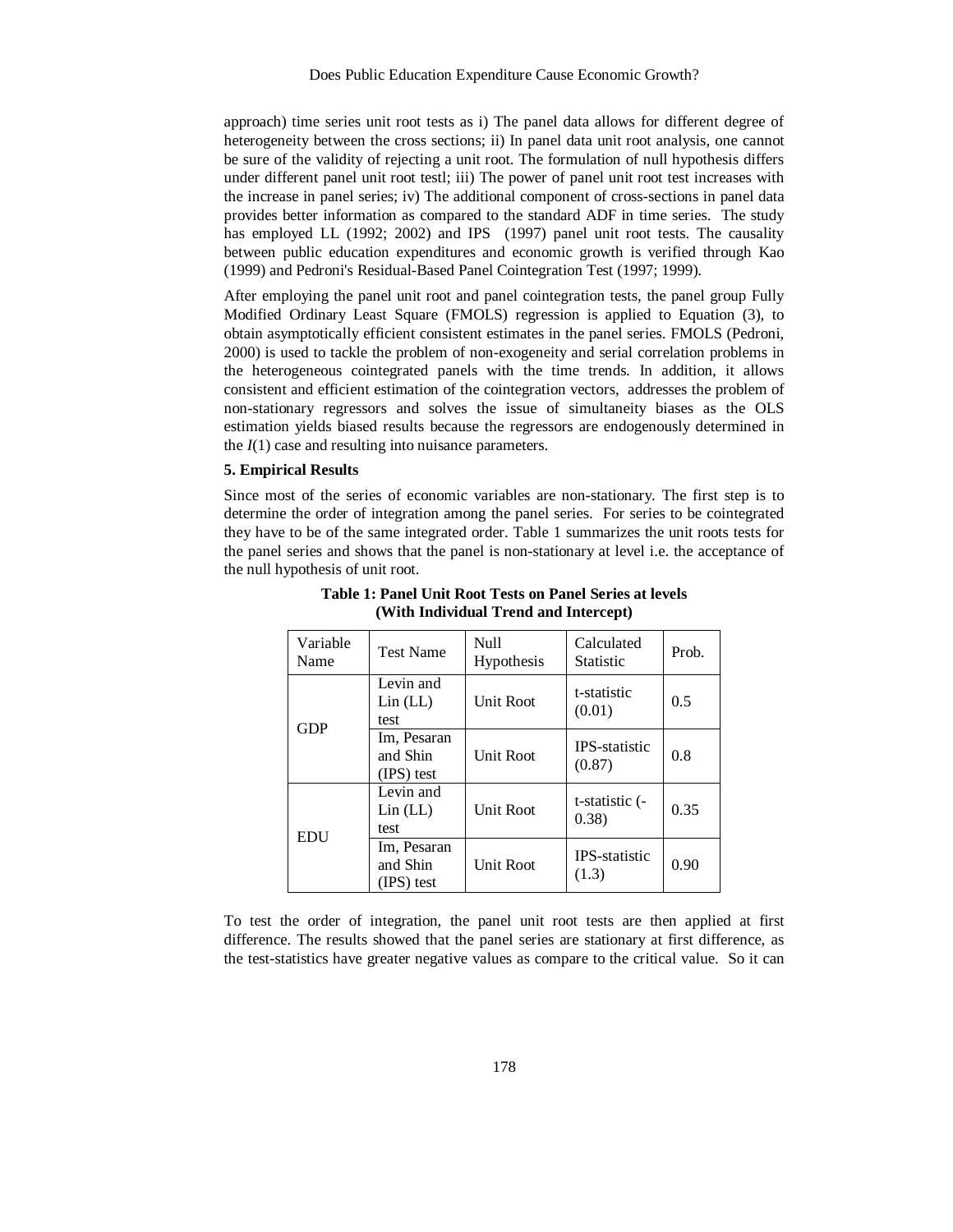be concluded that the panel series are  $I(1)$  i.e. all the series can be made stationary by taking the first difference. The results are provided in Table 2.

| Variable<br>Name | <b>Test Name</b>                      | <b>Null</b><br>Hypothesis | Calculated<br><b>Statistic</b>        | Prob.           |
|------------------|---------------------------------------|---------------------------|---------------------------------------|-----------------|
| <b>GDP</b>       | Levin and<br>$Lin (LL)$ test          | <b>Unit Root</b>          | t-statistic (-<br>$4.54$ <sup>*</sup> | 0.000<br>$**$   |
|                  | Im, Pesaran<br>and Shin<br>(IPS) test | <b>Unit Root</b>          | <b>IPS</b> -statistic<br>$(-3.25)^*$  | 0.0006<br>$***$ |
| <b>EDU</b>       | Levin and<br>$Lin (LL)$ test          | <b>Unit Root</b>          | t-statistic (-<br>$7.06*$             | 0.00<br>$**$    |
|                  | Im, Pesaran<br>and Shin<br>(IPS) test | <b>Unit Root</b>          | <b>IPS-statistic</b><br>$(-4.96)$ *   | 0.00<br>$**$    |

**Table 2: Panel Unit Root Tests on Panel Series at First Difference (With Individual Trend and Intercept)**

The Schwartz criterion is used for automatic selection of lags. \* and \*\* indicates the rejection of null hypotheses at 0.01 level of significance.

Since the panel series are integrated of the same order, the cointegration tests can be applied. Table 3 provides results for the Kao (1999) panel cointegration test. The calculated value of t-statistic is greater than the critical value that indicates the rejection of null hypothesis of no cointegration. Thus, it can be concluded that the long-run relationship exists between public education expenditure and economic growth.

**Table 3: Kao's Residual Panel Cointegration Test (ADF)**

| Null Hypothesis  | t-Statistic | Prob.  |
|------------------|-------------|--------|
| No Cointegration | $-5.637*$   | 0.0000 |

\* indicates the rejection of null hypothesis at 0.01 level of significance

Table 4 shows Pedroni's Residual-Based Panel Cointegration Test (1997; 1999).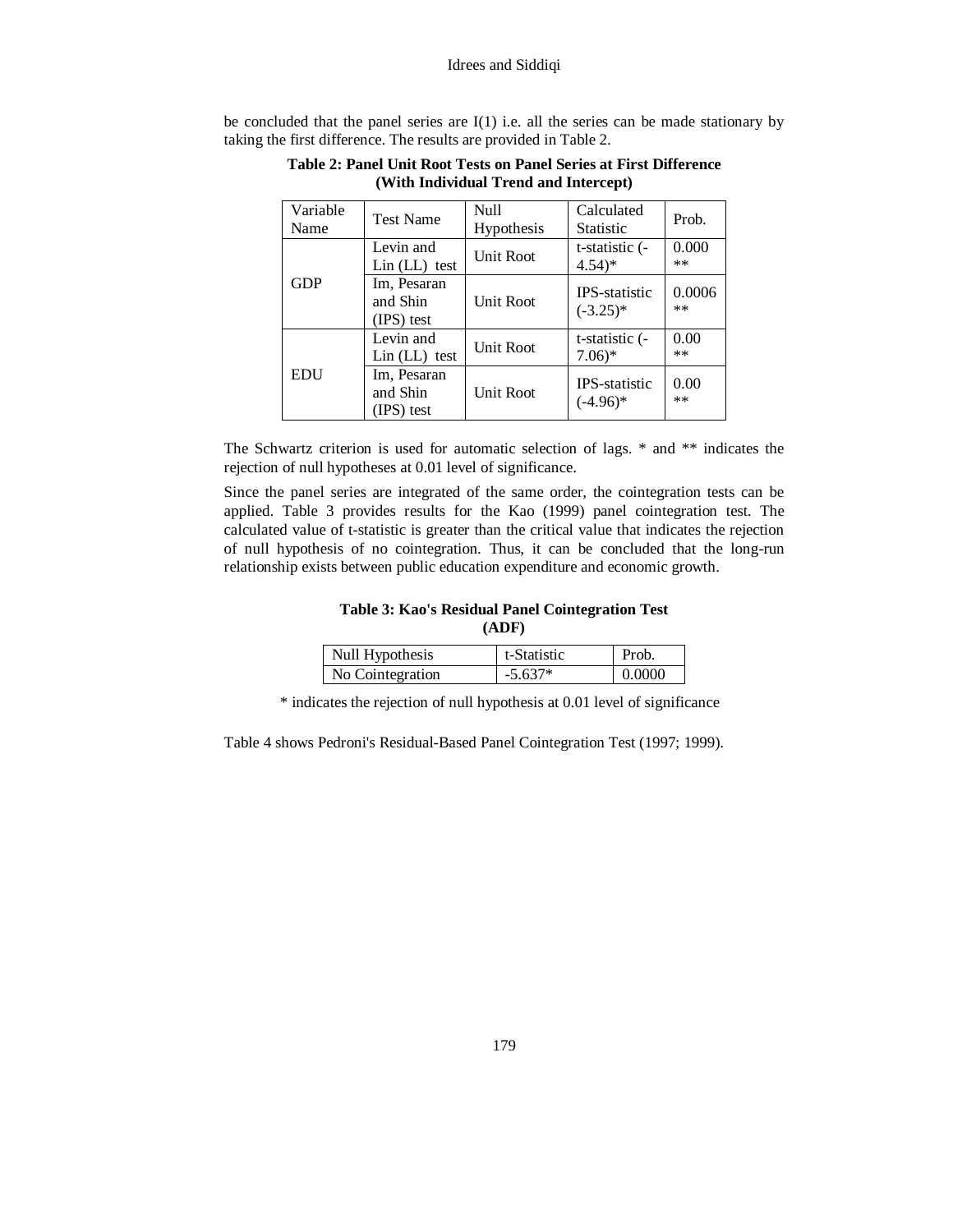Does Public Education Expenditure Cause Economic Growth?

| <b>Panel Cointegration Statistics</b>               |                           |  |
|-----------------------------------------------------|---------------------------|--|
| (Within-Dimension)                                  |                           |  |
| <b>Test Statistics</b>                              | <b>Statistical Values</b> |  |
| Panel v-statistic                                   | $4.217*$                  |  |
|                                                     | (0.0000)                  |  |
| Panel p-statistic                                   | $-1.372$                  |  |
|                                                     | (0.085)                   |  |
| Panel PP-statistic                                  | $-1.196$                  |  |
|                                                     | (0.115)                   |  |
| Panel ADF-statistic                                 | $-3.506*$                 |  |
|                                                     | (0.0002)                  |  |
| Group Mean Panel Cointegration Statistics (Between- |                           |  |
| Dimension)                                          |                           |  |
| <b>Test Statistics</b>                              | <b>Statistical Values</b> |  |
| Group $\rho$ -statistic                             | 0.950 (0.8908)            |  |
| Group PP-statistic                                  | $-1.748**$ (0.0402)       |  |
| Group ADF-statistic                                 | $-2.929*$                 |  |
|                                                     | (0.0017)                  |  |

|  |  | <b>Table 4: Pedroni's Residual-Based Panel Cointegration Test</b> |
|--|--|-------------------------------------------------------------------|
|--|--|-------------------------------------------------------------------|

The values in parentheses ( ) give the probabilities values, the SIC is used for the automatic lag selection,  $H_0 = no$  cointegration; \* and \*\* indicate the rejection of null hypothesis at 0.01 and 0.05 significance level.

Out of the total seven statistics, four statistics that include Panel v-statistics, Panel ADFstatistic, Group PP and Group ADF statistics have probability values closer to zero which indicate the rejection of null hypothesis of no cointegration. The value of Panel v-statistic is 4.217, which is greater than the critical value of 1.64 and this indicates the rejection of null hypothesis of no cointegration. Similarly, the calculated values of Panel ADFstatistic, Group ADF and Group PP-statistics have greater negative values as compare to the critical value of –1.64. So, it can be suggested that long-run relationship exists between public education expenditure and economic growth. However, the results do not suggest the number of cointegrating vectors.

Since cointegration exists between public education expenditures and economic growth, equation (3) is estimated through Fully Modified Ordinary Least Square (FMOLS) method. The estimates are provided in the Tables 5.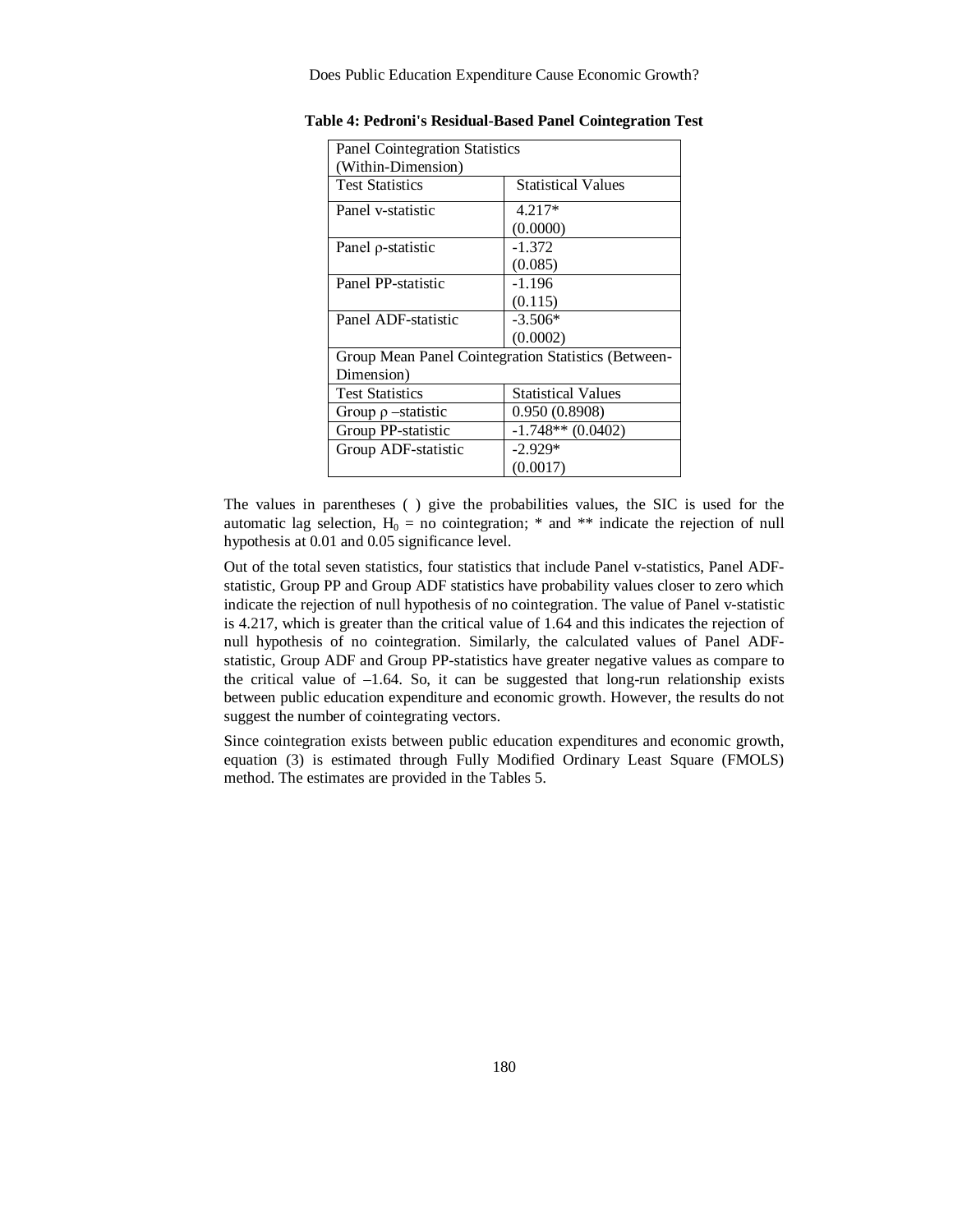#### Idrees and Siddiqi

| Dependent Variable: GDP |           |                    |  |
|-------------------------|-----------|--------------------|--|
| Panel Group             | Intercept | EDU                |  |
|                         |           | Slope Coefficients |  |
| <b>Whole Panel</b>      | 88.47     | 20.85              |  |
|                         | (1.02)    | $(36.09)*$         |  |
|                         | ${0.305}$ | ${0.0000}$         |  |
| Developed Countries     | $-47.50$  | 21.85              |  |
|                         | $(-0.17)$ | $(17.35)^*$        |  |
|                         | ${0.857}$ | ${0.0000}$         |  |
| Developing Countries    | $-5.08$   | 27.29              |  |
|                         | $(-0.17)$ | $(21.89)^*$        |  |
|                         | (0.86)    | {0.0000}           |  |

# **Table 5: Panel FMOLS Results**

The parentheses ( ) and { } indicate t-statistics and probability values, respectively. The null hypothesis for the *t*-ratio is  $H_0 = \beta_i = 0$ ; \* indicate the rejection of null hypothesis at 0.01 level of significance.

The results indicate the rejection of null hypothesis at 0.01 level of confidence. Generally, 1 dollar increase in public education expenditures brings 20.85 dollars increase in GDP. Similarly, in the case of developed countries, 1 dollar increase in education expenditures brings an increase of 21.85 dollars in the GDP. On the other hand, in developing countries, 1 dollar increase in public education expenditures increases the GDP value by 27.29 dollars. This shows that the impact of public education expenditures on economic growth is greater in the case of developing countries as compare to the developed countries. This might suggest the presence of "catching-up effect" in developing countries. This also verifies the "inverted-V hypothesis" or the "flying geese theory". Developing countries replicate the production methods and technologies currently employed by the developed nations in the most cost effective way by undertaking research and development activities at the domestic level that best suits their local economic conditions and factor prices.

## **6. Conclusion and Policy Recommendations**

The study examines the impact of public education expenditures on economic growth. The panel unit root tests are applied which shows that the variables are non-stationary at levels and stationary at first difference. The Kao (1999) and Pedroni's Residual-Based Panel Cointegration Test (1997; 1999) suggest the existence of long-run relationship between the variables. Lastly, the education parameters are calculated by applying Fully Modified Ordinary Least Squares (FMOLS) method in order to determine the impact of public education expenditures on economic growth. The study concludes that public financing of education is an important determinant of economic growth. The result of panel FMOLS implies that, in general, 1 dollar increase in education expenditures brings about 20.85 dollars increase in the Gross Domestic Product. Public education expenditures is an investment in labor raising the productivity of labor, which results in economic growth by increasing the output levels. Thus, education is an important ingredient to economic growth.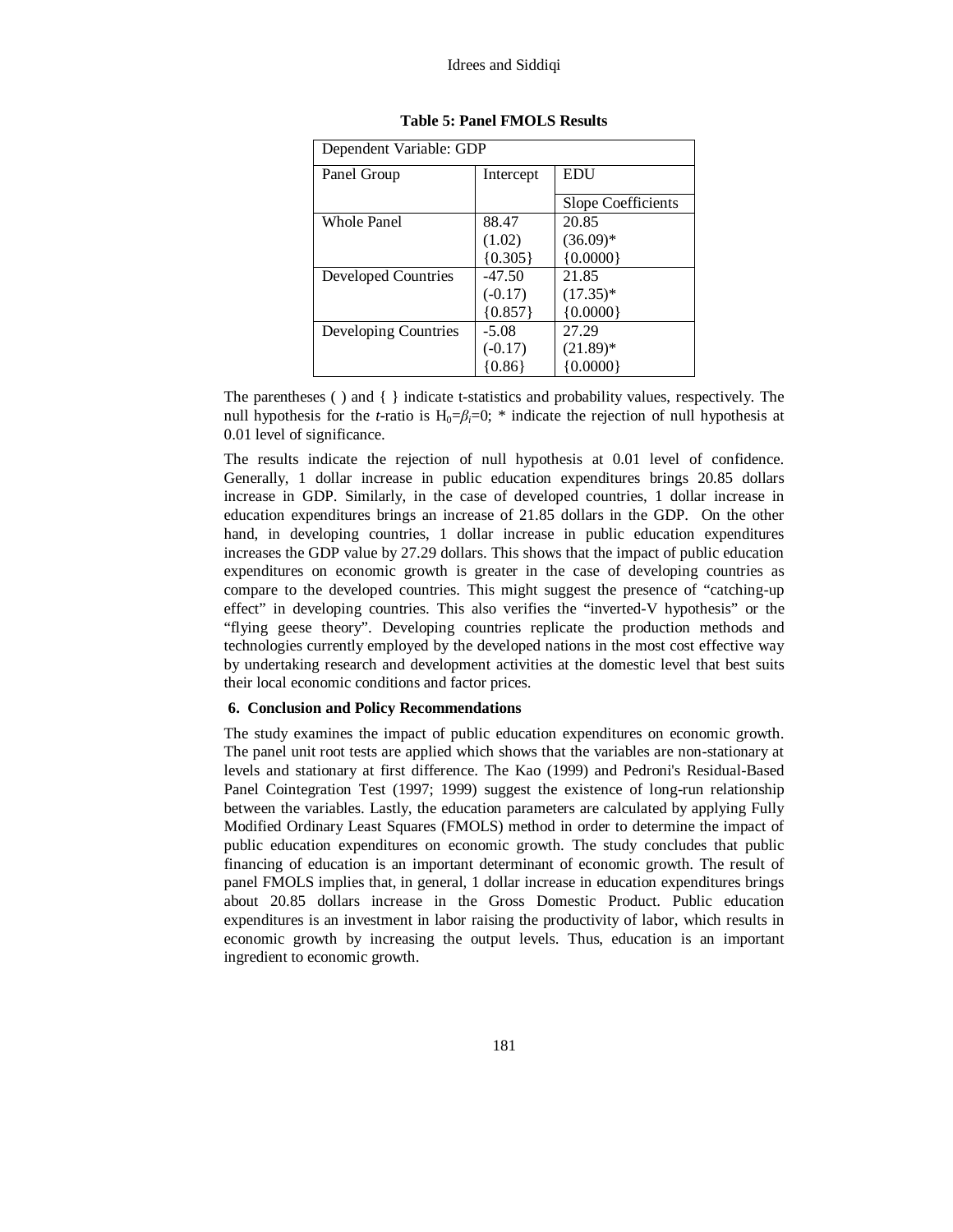Another important finding of the study is the empirical evidence of the "catching-up effect" among the developing countries. The FMOLS method is applied separately on the sub-samples in which the country sample is segregated into two panel groups i.e. developed and developing countries. The findings suggest that convergence is taking place in the developing countries. The impact of public education expenditures on economic growth is greater in the developing countries as compared to the developed nations. This is because developing countries have greater marginal productivity in human capital formation even though developed countries invest heavily in human capital are at the advance stages of development with high skilled manpower. The study reveals that, in case of developed countries, 1 dollar increase in public education expenditures brings 21.85 dollars increase in GDP. Whereas, in developing nations, 1 dollar increase in public expenditures in education brings an increase of 27.29 dollars in GDP. Thus, it can be suggested that developing countries are catching-up the developed nations through increased investment in human capital. This verifies the "inverted-V hypothesis" or the "flying geese theory". Developing countries replicate the teaching courses and methodologies currently employed by the developed nations in the most cost effective way.

Thus, investment in education is a key to economic progress. It not only builds up human capital but also help in the implementation of new technologies by lowering its adoption costs. So, a country's policy for economic development has to focus on educational institutions. Countries should strive to achieve high quality education along with ensuring education for all. This could be done through increased public expenditures in the education sector. The quality of education be improved by building up an effective and modern education system that could meet the challenges of modern society and the high demand for innovative products. Education should be made affordable for all i.e. subsidizing education that would increase the government cost of providing education but would lower the cost of education attainment; thereby raising the demand for education and this in turn would increase the stock of human capital.

#### **REFRENCES**

Aghion, P., C. Meghir and Vandenbussche, J. (2006). Growth, Distance to Frontier and Composition of Human Capital, *Journal of Economic Growth,* 11(2), 97-127.

Azomahou, T. T., Diene, B. and Diene, M. (2009). Technology Frontier, Labor Productivity and Economic Growth: Evidence from OECD Countries, Working Paper Series, United Nations University.

Griliches, Z. (1970). Notes on the Role of Education in Production Functions and Growth Accounting, in: L. W. Hansen, (ed.) (1970), Education, Income and Human Capital. Vol. 35. New York: National Bureau of Economic Research.

Izushi, H. and Huggins, R. (2004). Empirical Analysis of Human Capital Development and Economic Growth In European Regions, in: P. Descy and Tessaring, M. (eds.) (2004), Impact of Education and Training. Luxembourg: Office for Official Publications of the European Communities, 71-118.

Krueger, A.B. and Lindahl, M. (2001). Education for Growth: Why and for Whom? *Journal of Economic Literature,* 39,1101-1136.